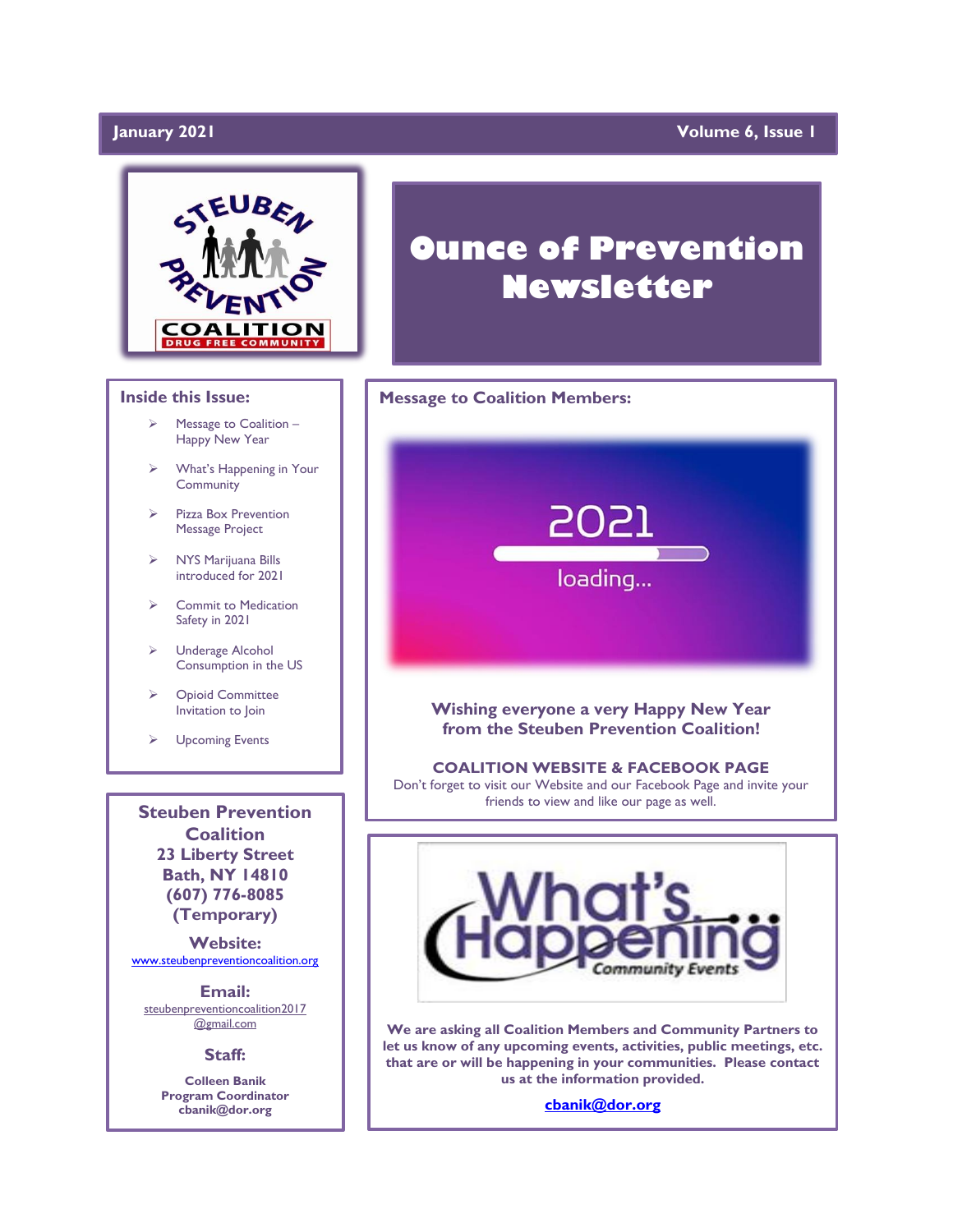### **January 2021 Page 2 Volume 6, Issue 1**

# **Pizza Box Prevention Message Project**



The Steuben Prevention Coalition, together with the Steuben Council on Addictions coordinated the efforts of area youth, businesses, partners, volunteers and community members to get the message out that Social Hosting is illegal.



We would like to thank and recognize a couple more partners/businesses for their cooperation in allowing us to place "Parents Who Host Lose the Most" stickers on their carry out pizza boxes to assist us in getting our message out to the public:

### **Big D's of Bath**

14 Liberty Street Bath, NY 14810 (Efforts by Dan Chapman, Jim Bassage and Big D's ownership)

### **Fox's Den of Campbell**

8824 SR 415 Campbell, NY 14821 (Efforts by Kim Jessup, Cindy Buck and Junior Austin, ownership)

# **New York Lawmakers Pre-file Eight Marijuana Bills For 2021 As State Pursues Legalization**

*Marijuana Moment* December 30, 2020

New York lawmakers are speeding ahead with plans to reform the state's marijuana laws in 2021, prefiling eight bills so far to be considered in upcoming session.

And while these new measures each deal with reforming the state's current medical cannabis program, they come amid a strong push from the governor and legislators to legalize marijuana for adult use next year.

As negotiations continue on that broader reform, seven cannabis bills have been preemptively introduced in the Assembly and one in the Senate. They touch on a wide range of topics—from tenants' rights for medical cannabis patients to health insurance coverage for marijuana products.

Here's a summary of what the New York marijuana bills would accomplish:

A00040: This legislation would require a study on how taxes and banking are managed for the medical cannabis market. A report would have to be submitted by January 16, 2022.

A00127: The bill would made a series of revisions to the state's medical marijuana program. Its primary purpose is to expand who qualifies as a cannabis caretaker who can possess products on a patient's behalf, adding "facility caregivers" to the list. That includes workers in hospitals, adult care facilities and mental health institutions.

A00169: Under this proposal, the definition of a "serious condition" that qualifies a patient for medical cannabis would be amended. Rather than list out specific eligible maladies, people could qualify for having any "condition, or symptom or complication of the condition or its treatment, for which, in the practitioner's professional opinion and review of past treatments, the patient is likely to receive therapeutic or palliative benefit from primary or adjunctive treatment with medical use of medical marihuana."

A00184: This measure would provide for the regulatory "normalizing" of organizations that are permitted to "produce, sell, deliver or distribute" cannabis.

A00242: If enacted, medical marijuana would be considered a "prescription drug" that's eligible for health insurance coverage.

A00413: The bill would add dysmenorrhea, or pain linked to menstrual cramps, to the list of conditions that qualify patients for medical cannabis.

A00531: This would remove the "serious" designation as a requirement to qualify for medical marijuana. It also increase the amount of cannabis that a patient can purchase at one time from a 30- to 60-day supply. A medical marijuana research program, along with applicable licenses, would be created.

S00183: Patients could not be evicted from residential properties based solely on their certified use of medical cannabis under this proposal. The Senate approved similar legislation in June.

For the full article and more information, please visit the following link:

[https://www.marijuanamoment.net/new-york-lawmakers-prefile-eight-marijuana](https://www.marijuanamoment.net/new-york-lawmakers-prefile-eight-marijuana-bills-for-2021-as-state-pursues-legalization/)[bills-for-2021-as-state-pursues-legalization/](https://www.marijuanamoment.net/new-york-lawmakers-prefile-eight-marijuana-bills-for-2021-as-state-pursues-legalization/)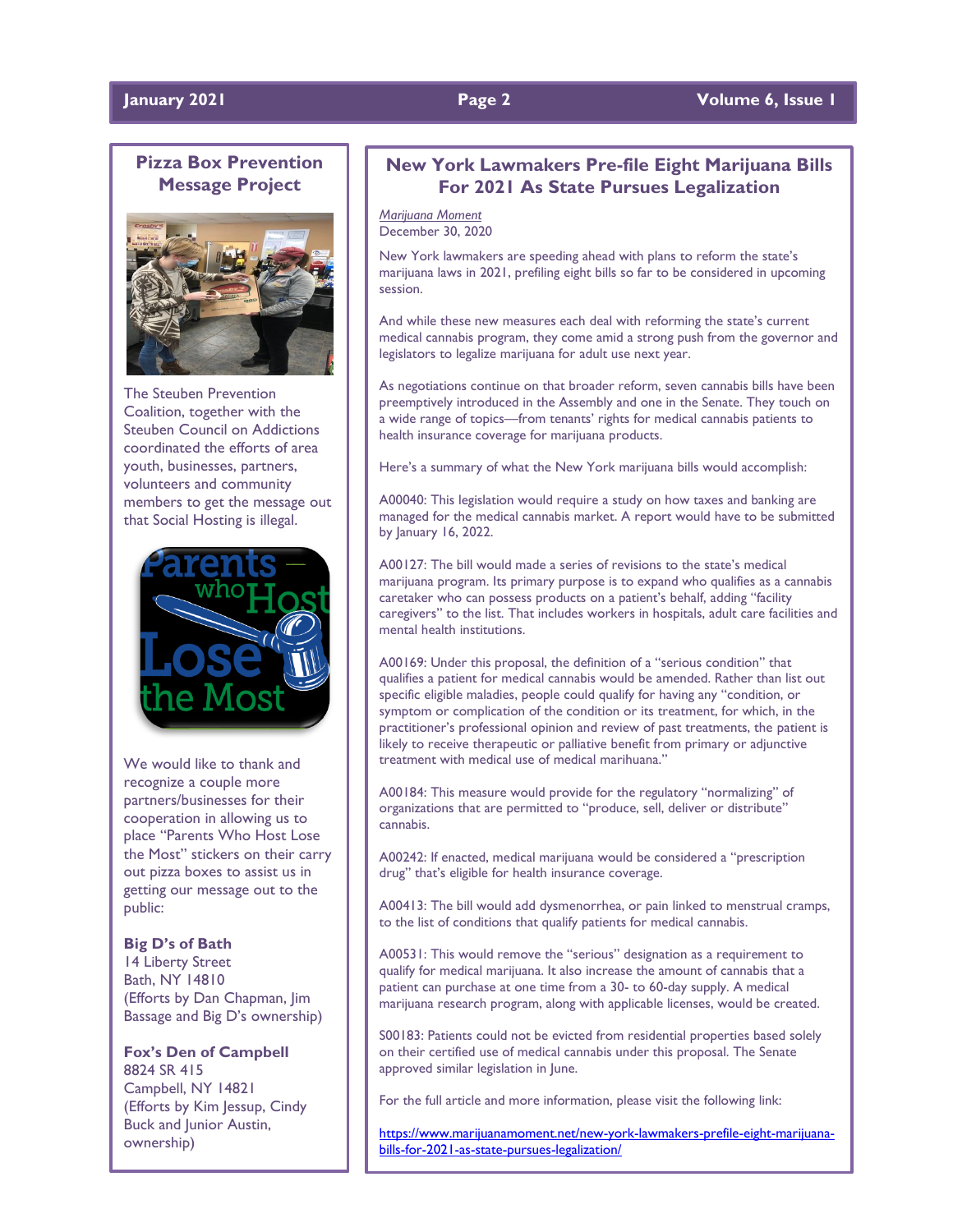### **January 2021 Page 3 Volume 6, Issue 1**

# **Commit to Medication Safety in 2021**

Connie Terry Program Assistant Opioid Committee January 2021

The New Year offers all us an opportunity to re-charge, re-commit to old goals and create new ones. This year consider committing to medication safety in your home. According to the CDC, 82% of American adults take at least one medication and 29% take five or more. Adverse drug events account for 1.3 million emergency room visits each year. There are just three simple steps to keeping your medications safe.

Monitor your medications. Whether they are over the counter meds or prescription meds, check the expiration dates and check your supply often. Some prescription drugs, like opioids, ADHD meds and benzodiazepines are considered high risk for misuse. These are drugs you don't want to keep around if you are no longer using them.

Secure your medications. Make sure all your medications are out of children's reach and sight. Teach your children about medication safety. Make sure safety caps are always locked and consider getting a medication lockbox. They are available at pharmacies and online.

Dispose of unwanted and expired medications safely. Remove your personal information from the container and take it to a local pharmacy, emergency room or police station. Most will have a medication drop box available. You can also use an approved medication disposal packet, such as Dispose Rx or Deterra to render medications unusable and safe for the environment. Most communities also host medication take-back days in partnership with the DEA during the months of October and April.

By taking these three simple steps you are keeping your home, your family and your community safer. You are also taking steps to combat the national opioid epidemic.

# **Underage Alcohol Consumption is Common in the United States**

*Center for Disease Control* **October 2020**

**Alcohol is the most commonly used substance among young people in the U.S. Data from several national surveys document the use of alcohol among young people.**

**The 2019 [Youth Risk Behavior Survey](http://www.cdc.gov/healthyyouth/yrbs/) found that among high school students, during the past 30 days**

- **29% drank alcohol.**
- **14% [binge drank.](https://www.cdc.gov/alcohol/fact-sheets/binge-drinking.htm)**
- **5% of drivers drove after drinking alcohol.**
- **17% rode with a driver who had been drinking alcohol.**

**Rates of current and binge drinking among high school students have generally been declining in recent decades. Although males historically had higher rates, in 2019, female high school students were more likely to drink alcohol and binge drink than male high school students. Other national surveys find that**

- **19% of young people aged 12 to 20 years [reportedexternal](https://www.samhsa.gov/data/report/2019-nsduh-detailed-tables)  [icon](https://www.samhsa.gov/data/report/2019-nsduh-detailed-tables) drinking alcohol and 11% reported binge drinking in the past 30 days.**
- **8% of 8th grade students and 29% of 12th grade students [reportedexternal icon](http://www.monitoringthefuture.org/) drinking alcohol during the past 30 days, and 4% of 8th grade students and 14% of 12th grade students reported binge drinking during the past two weeks.**

**Underage Drinking is Dangerous**

**Youth who drink alcohol are more likely to experience**

- **School problems, such as higher rates of absences or lower grades.**
- **Social problems, such as fighting or lack of participation in youth activities.**
- **Legal problems, such as arrest for driving or physically hurting someone while drunk.**
- **Physical problems, such as hangovers or illnesses.**
- **Unwanted, unplanned, and unprotected sexual activity.**
	- **Disruption of normal growth or sexual development.**
- **Physical and [sexual violence.](https://www.cdc.gov/violenceprevention/sexualviolence/index.html)**
- **Increased risk of [suicide](https://www.cdc.gov/violenceprevention/suicide/index.html) and homicide.**
- **Alcohol-related [motor vehicle crashes](https://www.cdc.gov/motorvehiclesafety/impaired_driving/) and other unintentional injuries, such as burns, falls, or drowning.**
- **Memory problems.**
- **Misuse of other substances.**
- **Changes in brain development that may have life-long effects.**
	- **Alcohol poisoning.**

**In general, the risk of youth experiencing these problems is greater for those who binge drink than for those who do not binge drink.**

**Early initiation of drinking is associated with development of an [alcohol use](https://www.cdc.gov/alcohol/faqs.htm#alcoholismAbuse)  [disorder](https://www.cdc.gov/alcohol/faqs.htm#alcoholismAbuse) later in life.**

**For further information, please visit the following link:**

**<https://www.cdc.gov/alcohol/fact-sheets/underage-drinking.htm>**